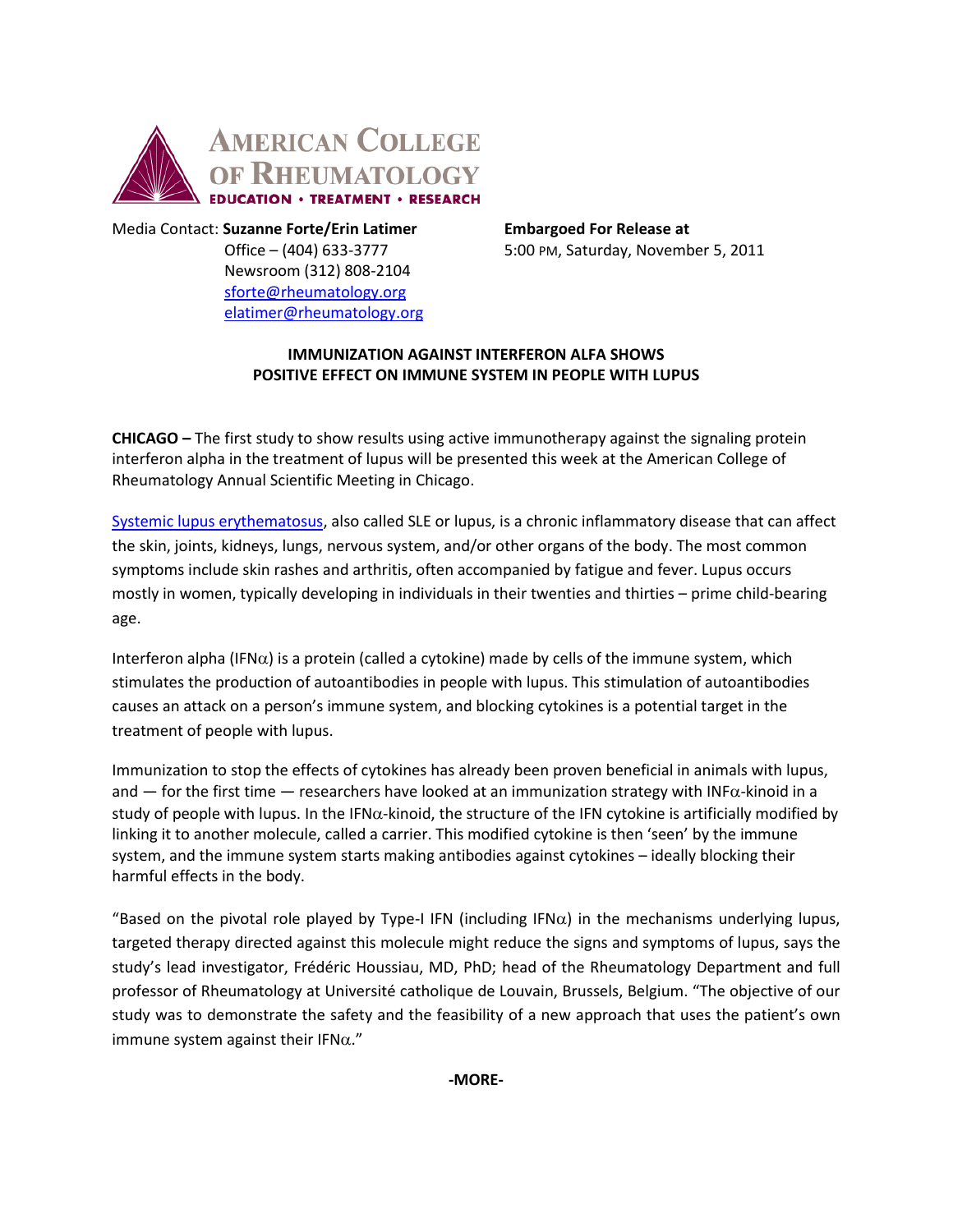### **IMMUNIZATION AGAINST INTERFERON ALFA 2**

Twenty-eight patients with mild to moderate, seropositive lupus were enrolled in the study, and the researchers looked at four dosage levels (30, 60, 120 and 240 milligrams) of INFa-kinoid, which were injected directly into the muscle on days zero, seven, 28 and (optionally) 84.

The researchers looked for any negative effects, as well as blood and biochemical responses that might occur with each dose. Responses in the immune system were assessed by using several different scoring systems that evaluate the degree of lupus disease activity.

The researchers found that immunization with IFNa-kinoid was safe – as only a few minor, short-term local and systemic reactions followed immunization, and only minor, short-term infections were reported. The only two serious negative reactions reported were two lupus flares: one in someone who received the immunization, and one in someone who received placebo.

All participants who received the immunization demonstrated an anti-IFN $\alpha$  antibody response, and these antibodies peaked and then declined after the last immunization was received.

"Anti-DNA antibodies and low complement are hallmarks of active lupus disease," says Dr. Houssiau. "Patients with such findings were, logically, found to have an IFN $\alpha$  signature; that is, they have elevated levels of genes related to IFN $\alpha$ . In this subset of patients, treatment with the IFNa-kinoid was able to turn down the IFNa signature safely."

The next step, according to Dr. Houssiau, is to design and to perform a trial to evaluate the drug's effectiveness.

The American College of Rheumatology is an international professional medical society that represents more than 8,000 rheumatologists and rheumatology health professionals around the world. Its mission is to advance rheumatology. The ACR/ARHP Annual Scientific Meeting is the premier meeting in rheumatology. For more information about the meeting, visit [www.rheumatology.org/education.](http://www.rheumatology.org/education) Follow the meeting on Twitter by using the official hashtag: #ACR2011.

#### **###**

*Editor's Notes: Frederic A. Houssiau, MD, PhD will present this research during the ACR Annual Scientific Meeting at McCormick Place Convention Center at 2:45 PM on Tuesday, November 8 in Hall F2. Dr. Houssiau will be available for media questions and briefing at 8:30 AM on Tuesday, November 8 in the on-site press conference room, W 175 C.*

*Learn more about [living well with rheumatic disease](http://www.rheumatology.org/practice/clinical/patients/diseases_and_conditions/livingwell.asp) as well as [rheumatologists](http://www.rheumatology.org/practice/clinical/patients/rheumatologist.asp) and th[e role](http://www.rheumatology.org/practice/clinical/patients/healthprofessionals/rheumatologist.asp) they play in health care. Also, discover the ACR's [Simple Tasks](http://www.simpletasks.org/) campaign, which highlights the severity of rheumatic diseases and the importance of early and appropriate referral to a rheumatologist.*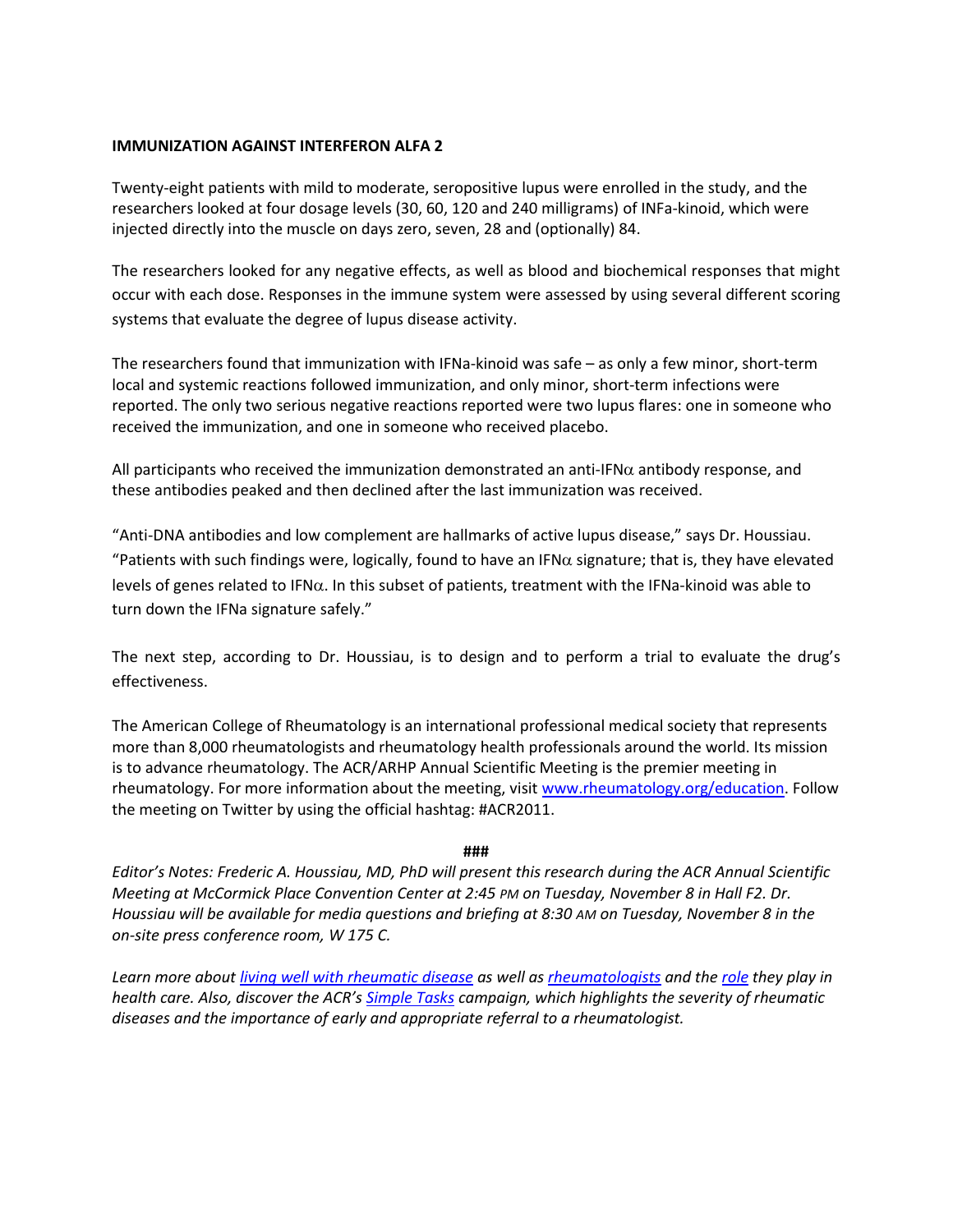### **Presentation Number: 27470**

# **Active Immunization Against IFNα with IFN-Kinoid in SLE Patients Is Safe, Immunogenic and Induces Down-Regulation of IFN-Mediated Genes**

**Frédéric A. Houssiau (Université catholique de Louvain, Brussels, Belgium)** Raskov Rashkov (MHAT Sveti Ivan Rilski, Sofia, Bulgaria) Eric Hachulla (Internal Medicine, Lille CEDEX, France) Estibaliz Lazaro (Hôpital Haut-Lévêque, Pessac, France) Christian Jorgensen (Hospital Lapeyronie, Montpellier, France) François Spertini (CHU Vaudois, Lausanne, Switzerland) Xavier Mariette (Université Paris-Sud, Le Kremlin Bicetre, France)

Géraldine Grouard-Vogel (NEOVACS SA, Paris, France) Bernard Fanget (NEOVACS SA, Paris, France) Olivier Dhellin (NEOVACS SA, Paris, France)

Bernard Lauwerys (Université catholique de Louvain, Brussels, Belgium)

Pierre Vandepapelière (NEOVACS SA, Paris, France)

**Background/Purpose**: Interferon alpha (IFNα) is associated with the severity and disease activity of SLE. Active immunization against IFNα induces polyclonal antibodies against all IFNα subtypes *in vivo* and prevents severe renal lupus disease in NZW/NZB SLE-prone mice. We evaluate IFNα-Kinoid in a first clinical study in SLE patients.

**Method**: IFNα-Kinoid (IFNα-K, Neovacs SA, Paris, France) is an immunotherapeutic agent composed of recombinant human IFNα conjugated to KLH as a carrier protein, inactivated and adjuvanted with ISA-51 emulsion.

Twenty-eight patients with mild to moderate, seropositive lupus (SLEDAI 4-10) were enrolled in a double-blind, placebo-controlled, phase 1-2, dose escalation study to evaluate the safety and the immunogenicity of four doses of IFNα-K (30, 60, 120 or 240 mg) administered intramuscularly on Days 0, 7 and 28 with an optional fourth dose on Day 84. Safety evaluation included recording of adverse events and monitoring of haematological and biochemical parameters. Immune responses were measured through titration of anti-IFNα and anti-KLH antibodies, and cellular lymphoproliferation assays. Clinical response was assessed by evaluation of BILAG, SLEDAI, PGA, SRI and titration of serum auto-antibodies, and of IFNα regulated chemokines. PBMC were harvested at several time-points and transcriptomic studies were performed on total RNA using Genechip HGU133 Plus 2.0 arrays.

**Results**: The safety profile is very favourable. Few minor and transient local and systemic reactions have been observed following immunization. Only minor and transient infections were reported. Two lupus flares were reported as related serious adverse events, one in the active group in a patient who had spontaneously stopped glucocorticoid therapy after the first IFNα-K dose, the other in the placebo group. A dose-related anti-IFNα antibody response was measured in all immunized patients. Antibodies peak after the last dose and decline afterwards.

Transcriptomic studies performed on baseline PBMC samples indicated that the patients cluster into two groups, characterized by the presence or absence of an IFNa signature. Patients with a positive signature have significantly higher dsDNA Ab titers and significantly lower C3 and C4 levels. In the patients with a baseline IFN signature, follow-up transcriptomic studies, performed as early as 38 days after the first